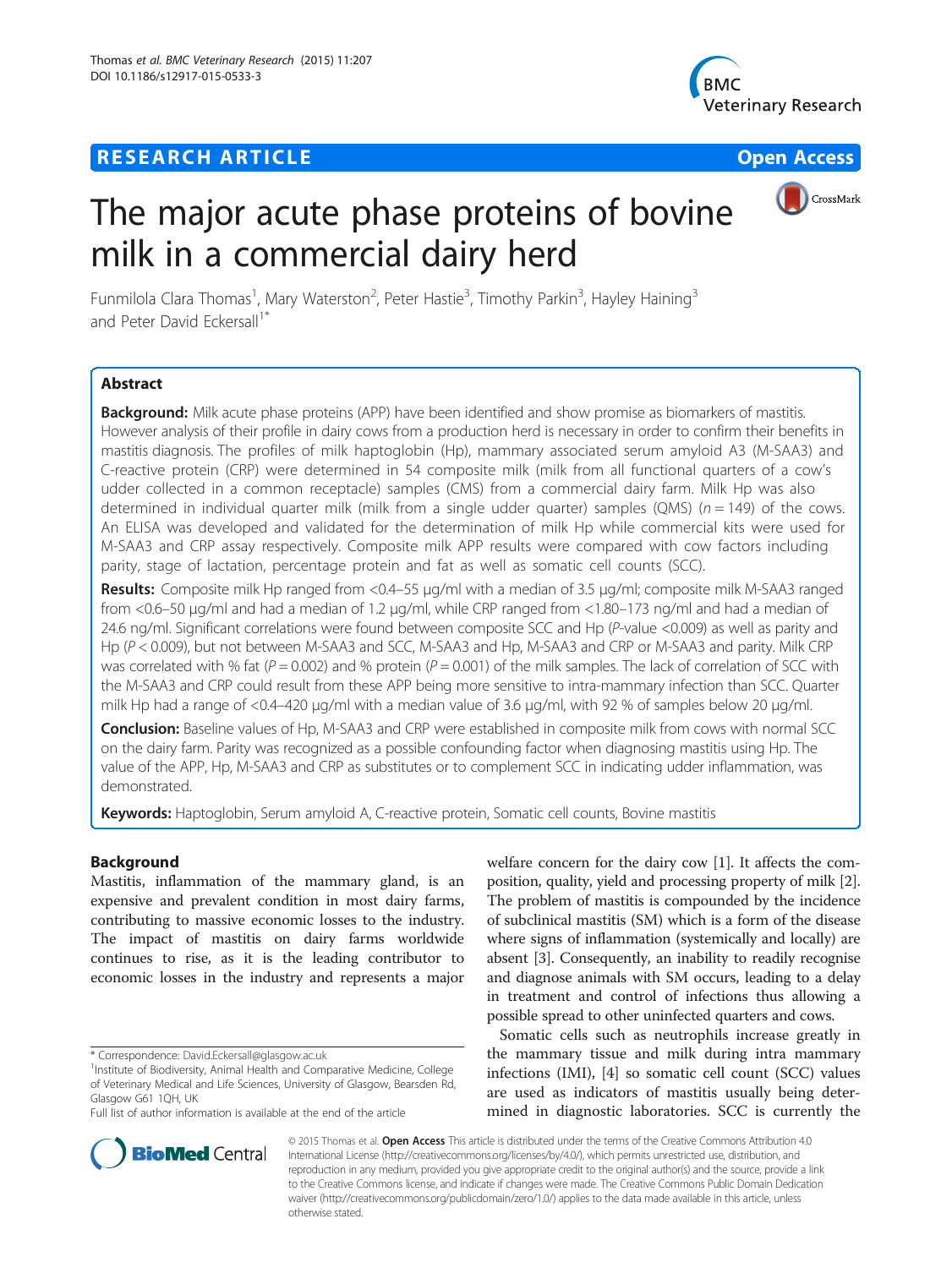most common way to diagnose SM on dairy farms [\[3](#page-8-0), [5](#page-8-0)]. However, SCC is affected by factors other than IMI, such as physiological status, seasonal variation and has also been shown to persist in milk long after the removal of infectious causes of mastitis from milk [[5](#page-8-0)]. It is also difficult to adapt to on line testing of milk, hence alternative indices for SM detection are required. Among alternatives to the SCC, the California mastitis test (CMT) is a cow side test that was developed by Schalm and Noorlander [[6\]](#page-8-0) as an indirect measure of somatic cells in milk but suffers from a lack of sensitivity and reproducibility.

Electrical conductivity (EC) of milk, infrared thermography (IRT) and assay of milk enzymes such as N-acetylβ-D-glucosaminidase (NAGase) as well as lactate dehydrogenase have also been employed for the detection of mastitis in milk; however, these tests are not always sensitive and specific for the disease [[5](#page-8-0)].

The use of APP for the diagnosis and prognosis of inflammatory conditions has been exploited for a long time in human medicine and their assay has become a significant diagnostic tool in veterinary medicine [\[7](#page-8-0)]. APP are proteins produced mainly in the liver and released into serum, following stimulus by inflammatory cytokines; particularly interleukin-1 (IL-1), interleukin-6 (IL-6), and tumour necrosis factor alpha (TNF $\alpha$ ), in the acute phase response (APR) as part of the innate immune response [[8, 9\]](#page-8-0).

Major APP are those whose concentration increases up to and over 100 fold following inflammation. In cattle the major APP are SAA and Hp, while α-l acid glycoprotein (AGP) increases 2–3 folds in chronic inflammation [[9\]](#page-8-0) and is considered a moderate APP. Milk, uterine fluid, synovial fluid and nasal secretion are other biological samples other than serum, where APP have been detected [\[10](#page-8-0)–[13\]](#page-9-0). The presence of APP in tissue or organ (fluids) could be considered a more specific indicator of inflammation localized in that organ especially when there is no corresponding rise in serum APP [\[14](#page-9-0)]. Therefore milk APP could be specific and sensitive indicators of IMI [[15\]](#page-9-0).

Haptoglobin is a tetrameric protein made up of two  $\alpha$ (~20 kDa) and two β chains (~35 kDa) linked by disulphide bonds. It exists in bovine serum in polymeric forms and binds to free haemoglobin (Hb), transporting it from the blood to the liver where Hb is recycled [\[16](#page-9-0)]. The source of Hp in milk during mastitis has been demonstrated to be either one or a combination of; migrating neutrophils, mammary gland tissue, somatic cells or serum leakage [[17](#page-9-0)–[21](#page-9-0)].

Haptoglobin can be assayed directly by antibody detection using immunoassays such as enzyme linked immunosorbent assay (ELISA) and single radial immunodiffusion [[22](#page-9-0)], as well as indirectly by measuring the activity of Hb peroxidase exploiting the high affinity binding of Hp to free Hb [\[23](#page-9-0)]. Direct immunoassays using antibodies have an advantage of higher sensitivity than assays using Hb binding.

Serum amyloid A is an APP that has several protein species and is known to be primarily produced in the liver in response to acute phase stimulus. Studies have also shown it is produced from many other extra-hepatic tissues including the mammary gland [\[24](#page-9-0)–[26](#page-9-0)] It is a small protein of molecular weight between 10–17 kDa with about 112 amino acid residues [[27](#page-9-0)], its main isoforms are SAA1, SAA2 and SAA3 with the SAA1 and SAA2 produced in the liver while SAA3 is produced in extra-hepatic sites and the type predominantly found in milk and has been called mammary associated amyloid A (M-SAA3) [\[24\]](#page-9-0).

C-reactive protein is a pentameric protein (5 identical subunits linked together non-covalently) with a molecular weight of about 115 kDa secreted from the liver in response to cytokine stimulation and known to play roles in activating phagocytosis by binding to the phosphocholine portion of pathogens or dying cell membranes, complement activation, opsonisation of pathogens and binding to immunoglobulin receptors [\[28\]](#page-9-0). C-reactive protein has been generally considered a minor APP in bovine due to minimal changes observed in its concentrations in serum of cattle during inflammatory conditions [[29](#page-9-0)], however studies have demonstrated its potential as a parameter of mastitis in milk [\[30](#page-9-0)–[32](#page-9-0)] but insufficient data exists on the profile of CRP in healthy versus mastitis milk and on the correlation of CRP with other mastitis parameters, notably SCC and milk APP.

The APP, Hp and M-SAA3 have been demonstrated to correlate with SCC and bacteriology in cases of subclinical and clinical mastitis of natural [[9,](#page-8-0) [14, 33\]](#page-9-0) and experimental [[25](#page-9-0), [26](#page-9-0), [34](#page-9-0)–[36\]](#page-9-0) origins, thus, can be termed diagnostic markers of mammary inflammation.

There have been studies on the measurement of APP such as Hp in milk, using rapid and on-farm assayformat that could enhance their usefulness in diagnosis of mastitis [[37](#page-9-0), [38](#page-9-0)]. However, numerous gaps exist in our knowledge of the potential use of Hp, M-SAA3 and CRP assays for detection of mastitis. These include, ascertaining the range of the concentrations of milk APP in commercial dairy farms in order to establish basal concentrations and suitable cut off points and reference values for discriminating infections (clinical or subclinical) from health as well as distinguishing severity of infections. It is important to determine these in composite milk samples (CMS) as well as in quarter milk samples (QMS) with the former being the sample most commonly collected for tests such as SCC analysis. Furthermore, it is essential to determine how physiological conditions affecting the cow, notably parturition, influences the range of values for major APP in milk and at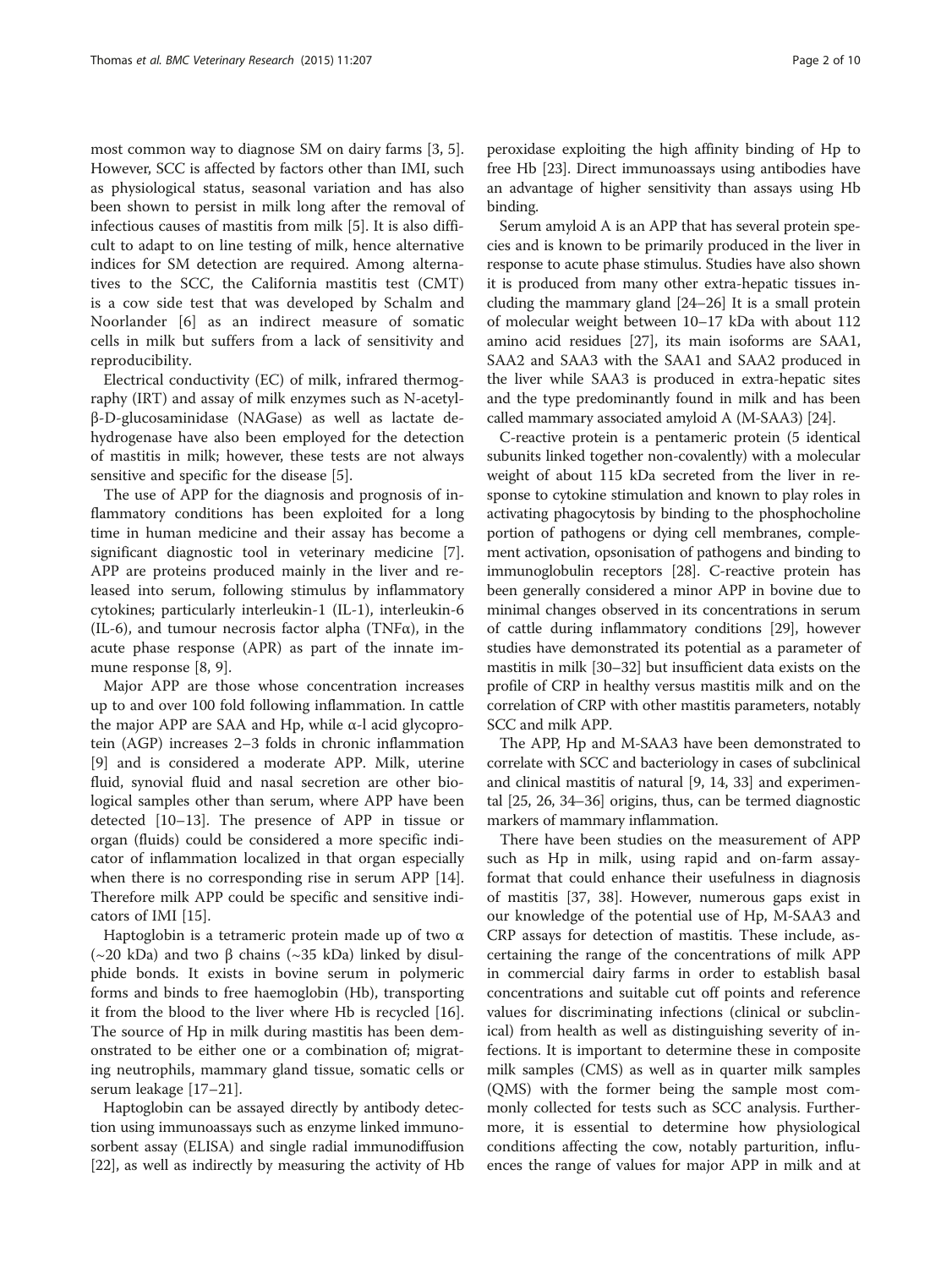what point APP become useful in indicating new IMI in the periparturient period.

Our hypothesis was that the basal concentration range of these APP (in non-infected milk samples) would be significantly different from that of infected milk and that significant correlations would exist between SCC levels and the APP in milk.

It was therefore the objective of this study to establish a reference range for APP in a commercial herd where SM is likely to occur. In order to achieve this aim, an ELISA for the measurement of Hp in milk was developed and optimized.

Haptoglobin was assayed using the ELISA in QMS and CMS to assess the level of variability between quarter and composite milk. Mammary associated serum amyloid A3 and CRP were assayed in composite milk of the production herd using commercial ELISAs. Correlations between composite milk APP and commonly assessed milk traits (SCC, protein and fat percentage) and cow factors (parity and stage of lactation) were explored.

## Methods

#### Sample collection

Milk samples were collected from Holstein–Friesian cows at the University of Glasgow Cochno Farm and Research Centre, between the periods of September, 2012 to June, 2013. Cows were milked twice daily and fed in-parlour concentrates and total mixed ration (TMR- silage plus concentrates). Lactation number ranged from 1 to 10. Calving occurs year round and cows sampled were at different stages of lactation including early, mid and late lactation. Health statuses of cows were confirmed by history of routine veterinary check-ups on the cows and all were assessed as being healthy and the use of the animals for study was approved by the Ethics Committee of the School of Veterinary Medicine, University of Glasgow.

Composite milk samples were collected during usual morning milking from each milk-producing cow on the farm, as used for routine monthly SCC recording. Teats were disinfected using an iodine based pre-milking teat dip, followed by the removal of the first few jets of milk and then the application of teat cups of the milking machine onto the functional teats of each cow. Milk samples were collected from a milk tube linked to the milk line from each cluster of the milking machine and transferred into sterile tubes. Aliquots of this in-line composite sample were made; a 5 ml aliquot was obtained for APP measurement for each cow  $(n = 54)$ .

Individual quarter milk samples (QMS) were also obtained from each cow. After disinfection, the first jets of milk were discarded then approximately 40 ml of milk was collected from each quarter into separate sterile 50 ml Falcon tubes, these were used for Hp determination in

order to ascertain the relationship between QMS and the CMS from the same cow. All APP assays were carried out using whole milk samples.

#### Milk Hp ELISA

Purified rabbit anti bovine Hp IgG (Life Diagnostics Inc., West Chester, USA) was conjugated to alkaline phosphatase (Innova biosciences, Cambridgeshire UK) according to the manufacturer's instructions and used in a sandwich ELISA procedure.

Unconjugated rabbit anti bovine Hp IgG (Life Diagnostics Inc., West Chester, USA) was used as a capture antibody by incubating 100 μl of a dilution of the rabbit anti bovine Hp at 0.125 μg/ml in coating buffer (0.05 M NaHCO<sub>3</sub>, pH 9.6) in each well of a Nunc-Maxisorp 96 MicroWell™ plate (Nunc International, Rochester, New York USA) overnight at 4 °C. Wells were washed using 0.02 M Tris–HCl pH 7.4 with 0.05 % (v/v) Tween-20 (assay/wash buffer) 4 times (x). Blocking of unoccupied sites on the well was achieved by addition of 250 μl of 10 % (w/v) dried milk protein (in wash buffer) per well and incubating for 60 min at 37 °C. After washing, standard bovine Hp (1.64 mg/ml, Life Diagnostics Inc., West Chester, USA) was used for standards. A serial dilution in assay/wash buffer was made to give standards of Hp from 1025 ng/ml to 8 ng/ml. Milk samples were also diluted at 1:800 in assay/wash buffer. 100 μl of each standard bovine haptoglobin and milk sample were added in triplicate to wells and incubated at 37 °C for 60 min with gentle shaking.

Wells were washed 4 x, and 100 μl of the alkaline phosphatase-conjugated antibody diluted at a dilution of 1:10,000 in wash buffer was dispensed into each well of the ELISA plate and incubated at room temperature for 60 min with gentle shaking. After washing, substrate solution, BluePhos® Microwell phosphatase substrate system (KPL laboratories, Inc., Maryland USA) was made up according to manufacturer's instructions and 100 μl was added into each well for colour development for approximately 10 min. APstop<sup>™</sup> (KPL laboratories Inc. USA) solution was dispensed by adding 100 μl per well, to stop further colour development after the optimum was reached.

The absorbance was read at 595 nm using a FLUOstar OPTIMA plate reader (BMG Labtech Ltd., Bucks, United Kingdom) and the results analysed and calculated using the associated FLUOstar OPTIMA Software V1.32 R2. A 4 parameter logistics (4PL) logarithm-linear scale curve was used to plot the standards. Sample Hp concentrations were interpolated from the linear portion of the standard curve.

The assay was validated with the inter assay precision determined by calculating coefficient of variance (CV) of ten repeats of high and low quality control (QC) samples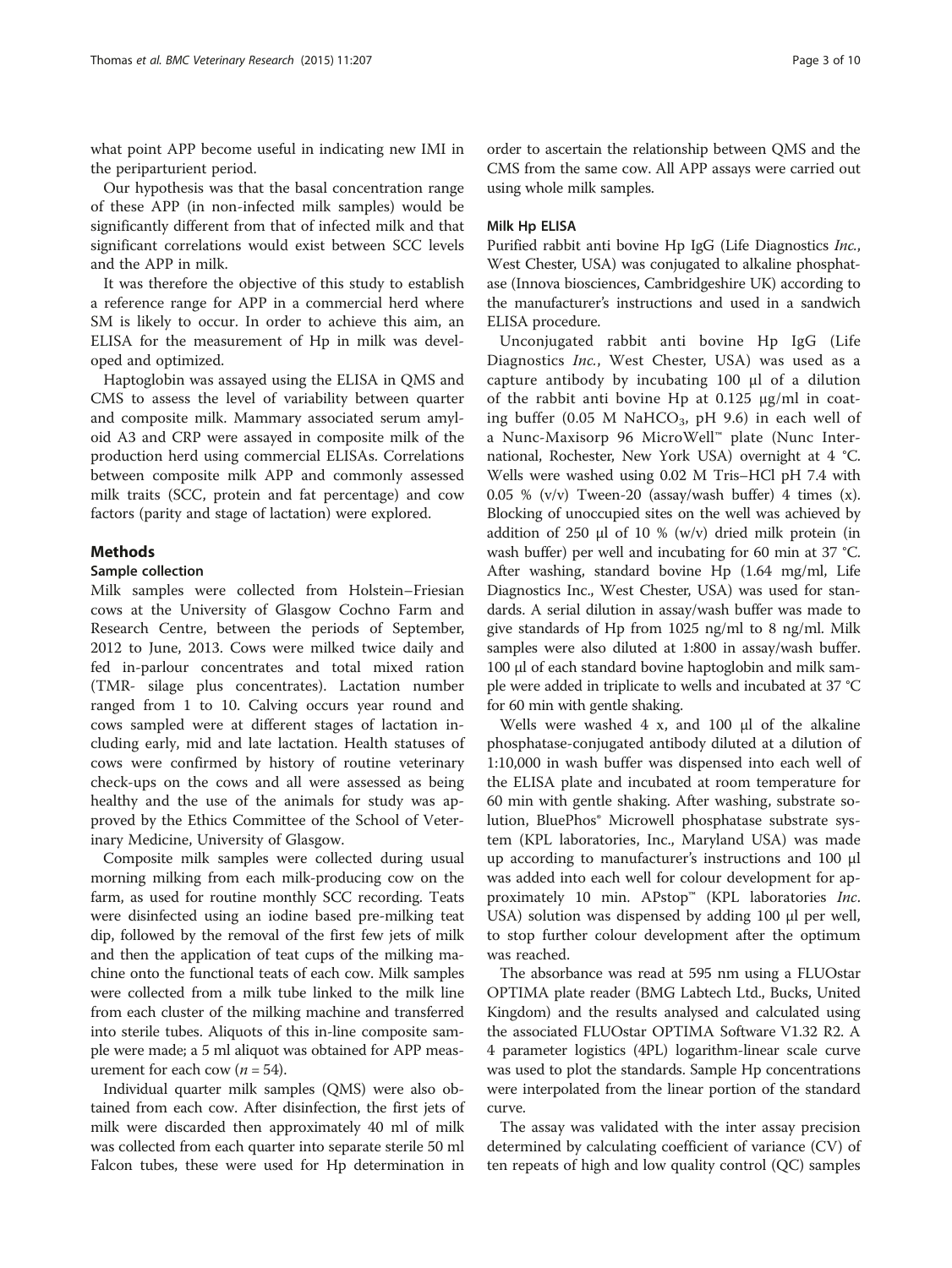in different plates and on separate dates, while intra assay precision was determined by calculating the mean CV of 40 samples run in duplicates on a single ELISA plate. Accuracy was evaluated by percentage recovery of standard bovine Hp (Life Diagnostics Inc., West Chester USA) in spiked milk samples. Specificity was assessed by western immunoblotting of milk samples (± Hp high, low spiked samples) as described in Braceland et al. [[39](#page-9-0)] using a rabbit anti bovine haptoglobin (Life Diagnostics Inc., West Chester, USA) at a dilution concentration of 1 in 10,000. Sensitivity was assessed by determining the limit of detection (LOD) by calculating the Hp concentration at +3 standard deviations from the mean of 4 blank samples (assay buffer).

#### Mammary associated serum amyloid A3 Assay

M-SAA3 was determined using a commercial multispecies SAA ELISA kit (Tridelta Development Ltd, Wicklow, Ireland) according to manufacturer's instruction as used in Eckersall et al. [\[26\]](#page-9-0) with minor modifications; samples were diluted to a minimum dilution of 1:50, or 1:500. The absorbance of the ELISA was read at 450 nm using FLUOstar optima plate reader. The LOD of the assay was determined to be 0.6 μg/ml (calculated from mean of four blanks +3 standard deviations), while the intra-assay and inter-assay CVs were 7 % (mean CV of 40 samples assayed in duplicate) and 33 % (mean CV of 2 QC samples in 5 different assays) respectively.

#### C-reactive protein assay

Cow C-reactive protein (CRP) ELISA kits for assay of milk CRP were supplied by Life Diagnostics Inc. (West Chester, USA). The assay was based on solid phase sandwich ELISA format, and comprised of a primary anti-bovine CRP antibodies immobilized to the wells of a 96-well microtitre plate and secondary antibodies against the antibovine CRP conjugated to horse radish peroxidase (HRP).

The assay for bovine milk CRP was carried out according to the manufacturer's instructions; diluent buffer and wash buffer were prepared from the stock of 10 x and 20 x solution respectively, using milli Q water according to the manufacturer's instruction.

CRP standard was reconstituted by adding 1 ml of the 1 x diluent buffer into the vial of lyophilized standard and vortexed vigorously. 14.25 μl of the reconstituted standard was added to 485 μl of diluent buffer to give the top standard with a concentration of 62.5 ng/ml. The top standard was then serially diluted to give 6 other standards with concentrations ranging from 62.5 ng/ml to 0.98 ng/ml. Plain diluent buffer was used as the blank (0 ng/ml). Milk samples were diluted initially at 1:250 in 1 x diluent buffer, but for samples with higher CRP concentrations, a dilution of 1:2000 was

used, for samples with very low CRP concentration a lower dilution of 1:5 was used.

Diluted samples and standards were mixed thoroughly and 100 μl of each sample or standard was dispensed into duplicate wells of the 96-well microtitre plates provided. This was then incubated on an orbital microplate shaker at 150 rpm at room temperature for 45 min. Contents of the wells were then discarded and wells washed 5 x each using 300 μl of 1 x wash buffer per well. After ensuring all residual droplets in the wells were removed by striking plates onto absorbent paper, 100 μl of the secondary antibody-HRP conjugate was then dispensed into each well and incubated on the shaker at room temperature for 45 min. The wash step was repeated and 100 μl of TMB reagent (HRP substrate) was dispensed into wells and colour development was allowed to proceed for 20 min on the shaker at room temperature. The reaction was stopped by adding 100 μl of stop solution per well into the wells. Absorbance was read using a FLUOstar Optima plate reader at 450 nm within 15 min of stopping the reaction. A 4PL curve was used to plot the standards, and concentrations of samples were interpolated from the linear portion of the curve.

The LOD of the CRP assay was calculated from the mean plus 3 standard deviations of 4 blank samples while the intra-assay precision; mean CV of 30 samples assayed in duplicates in one ELISA plate and inter-assay; mean CV of 5 repeats of 2 QC samples.

## Somatic cell counts and milk data

Data of SCC, percentage fat and percentage protein in milk samples as well as lactation number (number of times cow had calved) and days in milk (DIM) of the cows were obtained from farm records (SCC, fat and protein percentage tests were carried out by the National Milk Records Company (NMR Co., Hillington-Park, Glasgow).

Although veterinary inspection did not identify observable clinical mastitis in the cows on the study there were raised levels of SCC in a number of samples. For analysis SCC were categorized into high (>200,000 cells/ml) and low (≤200,000 cells/ml), based on suggestions by Pantoja et al. [[40\]](#page-9-0). Cut off values for SCC to determine subclinical mastitis have been a subject of debate [\[41\]](#page-9-0), therefore in this study a second categorisation level for SCC was used based on suggestions of Schwarz et al. and Berglund et al. [[42](#page-9-0), [43](#page-9-0)] (healthy samples- SCC <100,000 cells/ml; SM samples -SCC 101,000–200,000 cells/ml; clinical mastitis (CM) samples-SCC >200,000 cells/ml). The APP distributions were compared between these various SCC categories.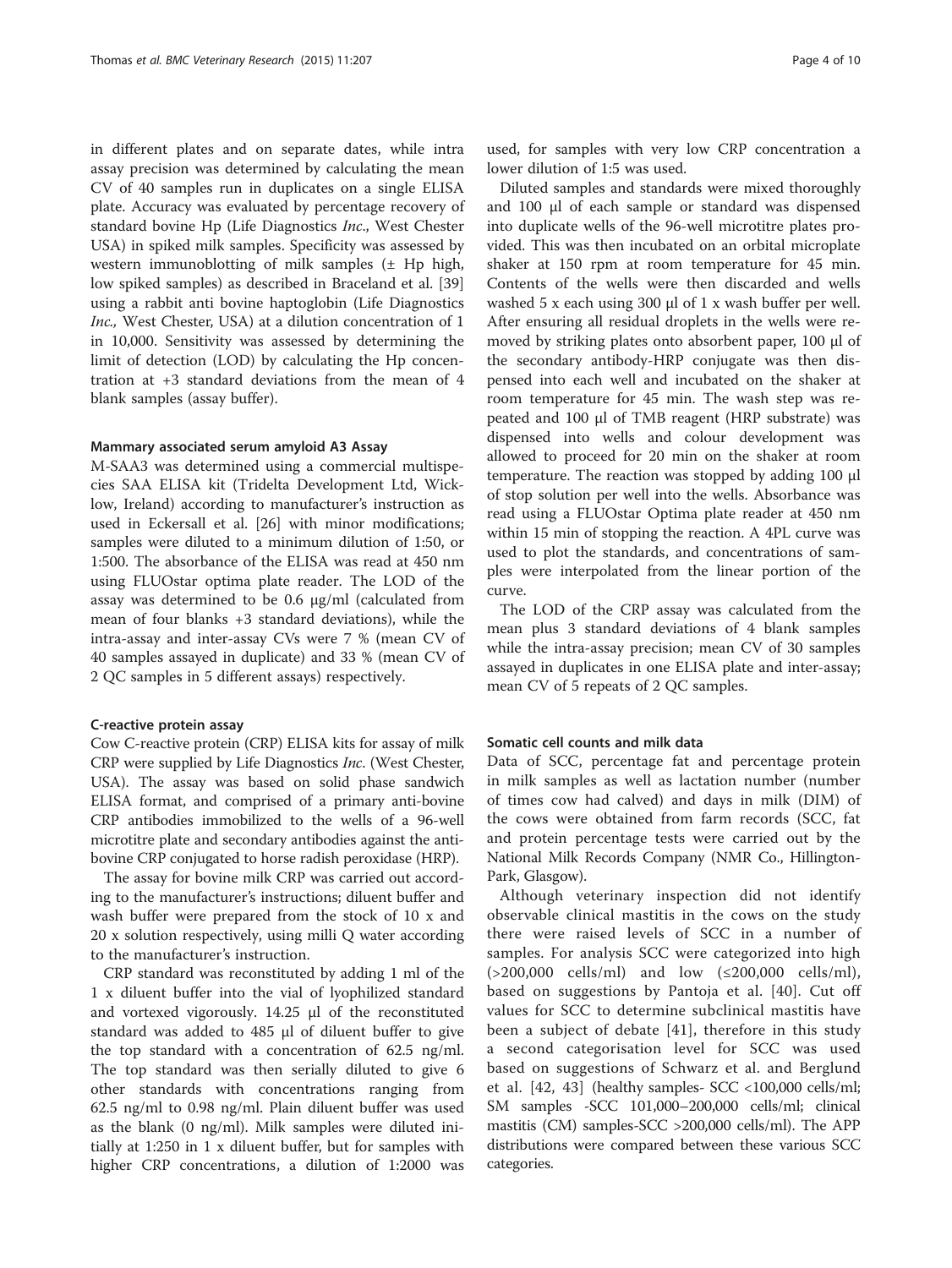|            | $Hp(\mu q/ml)$ | $MSAA3(\mu q/ml)$ | CRP(nq/ml) | SCC(x 1000cells/ml) | Parity          | % fat  | % protein | DIM(days) |  |  |
|------------|----------------|-------------------|------------|---------------------|-----------------|--------|-----------|-----------|--|--|
| Mean       | 6.97           | 3.87              | 32.64      | 485                 |                 | 11.75  | 3.47      | 222.20    |  |  |
| <b>SEM</b> | 1.47           | .08               | 5.00       | 159                 | 0.28            | 7.55   | .06       | 20.11     |  |  |
| Median     | 3.46           | .17               | 24.56      | 96                  |                 | 4.28   | 3.44      | 188.50    |  |  |
| <b>SD</b>  | 10.82          | 7.95              | 36.76      | 1170                |                 | 55.50  | .41       | 147.79    |  |  |
| Minimum    | < 0.4          | <0.6              | < 1.80     | 9                   |                 | 2.79   | 2.71      | 11.00     |  |  |
| Maximum    | 55.46          | 50.13             | 172.47     | 6154                | 10 <sup>°</sup> | 412.00 | 4.84      | 565.00    |  |  |

<span id="page-4-0"></span>Table 1 Descriptive statistics of all composite milk samples data. Acute phase proteins (Hp, M-SAA3 and CRP), somatic cell counts and other milk and cow data (SEM-Standard error of mean, SD- standard deviation)

## Statistical analyses

The statistical package for social sciences (SPSS) software (version 21) was used for statistical analyses. Comparison of each APP concentration in CMS  $(n = 54)$ between different groups of SCC; high (≥200, 000 cells/ ml) or low (<200, 000 cells/ ml) were carried out using Mann-Whitney's U test. Comparison of APP distribution in healthy, SM and CM SCC range as defined above were carried out using the independent Kruskal-Wallis test. Non-parametric correlation test (Spearman's rho) was run to assess for correlations between each APP and milk parameters (SCC, % fat and % protein) and cow factors (parity and stage of lactation). Stage of lactation was determined from DIM as: 0–60 days = early lactation,  $61-240$  days = mid lactation;  $241-305$  days = late lactation). P-value was considered significant at <0.05. Stata® statistical package (version SE/12.1) was used to evaluate the receiver operating characteristic (ROC) and determine cut off of the APP in milk with varying levels of SCC.

# Results and discussion

In this study, the profile of major bovine APP, SAA and Hp as well as a minor bovine APP, CRP, in milk was determined in a commercial dairy farm, irrespective of the mastitis status of the cows. A reliable and specific sandwich ELISA, which was validated to be sufficiently sensitive and reproducible was developed and was useful in measuring concentration of Hp in quarter and composite milk samples. This assay for milk Hp using readily available



greater than 3 interquartile range (IQR) away from 25<sup>th</sup> or 75th percentile); IQR = 3<sup>rd</sup> quartile -1st quartile (represented by the height of the box).  $\degree$  indicates an outlier value (values greater than 1.5 interquartile range (IQR) away from 25<sup>th</sup> or 75th percentile); IQR = 3<sup>rd</sup> quartile -1st quartile (represented by the height of the box)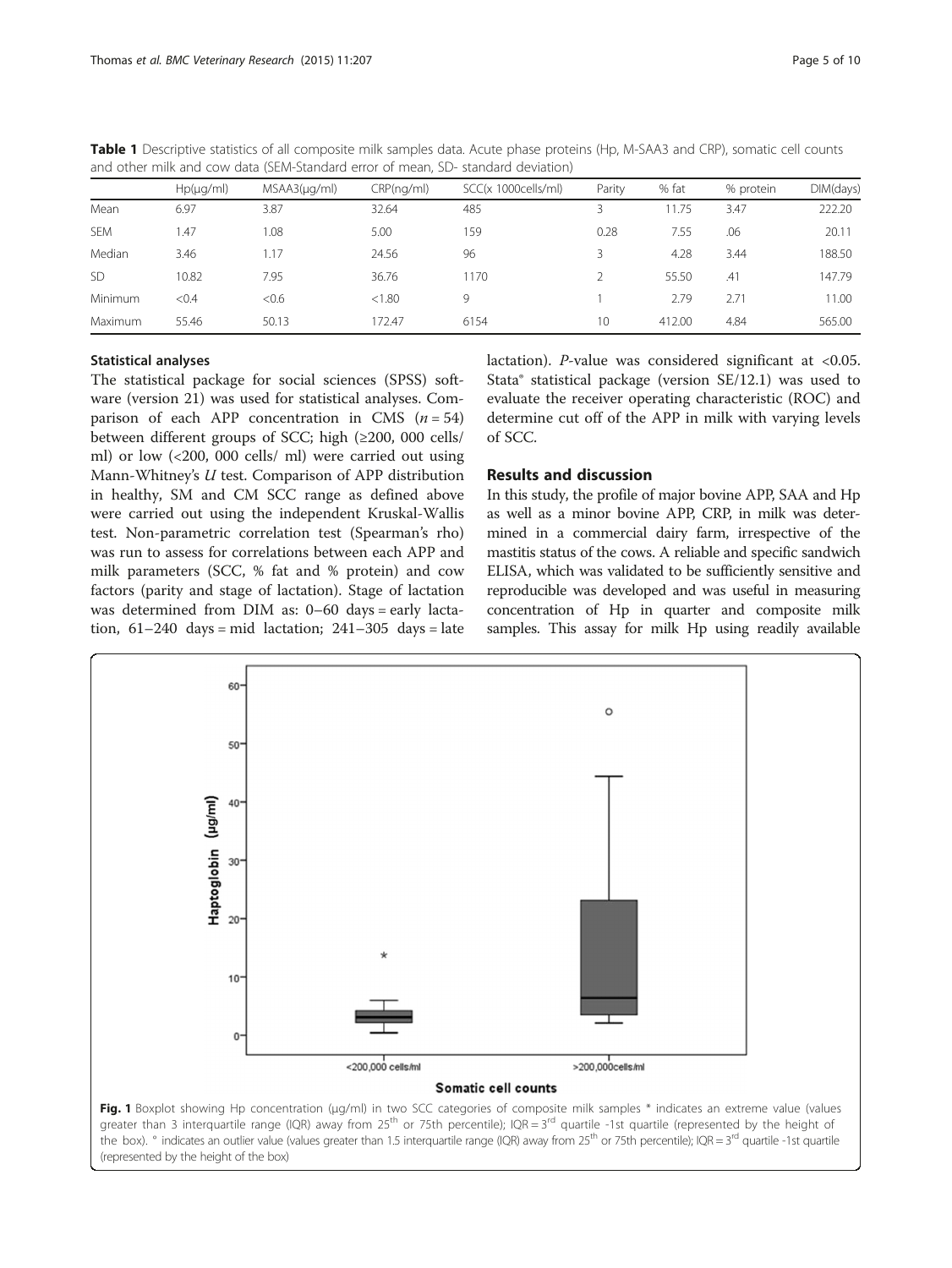<span id="page-5-0"></span>

antiserum to bovine Hp is a valuable method for measuring this APP in milk and will have application in future studies. The LOD for the assay was 0.4 μg/ml. The intraassay and inter-assay precision were determined from coefficient of variance (CV) respectively and were 6 % and 27 % correspondingly. These CVs were considered to be acceptable for assay of Hp in milk where the changes in concentration of Hp can go from a rise of over 2000 %. A mean accuracy of 89.6 % and 96 % were determined through the recovery of Hp from spiked milk samples and through linearity of dilution of 3 different milk samples over a range of 3 dilution factors respectively. ELISAs as well as haemoglobin binding assays have been used for measuring Hp in serum samples however it is apparent that milk lactoperoxidase interferes with the Hb-Hp complex peroxidase activity, therefore immunoassays have been preferred for measuring Hp in milk [\[9](#page-8-0), [17](#page-9-0), [38](#page-9-0)]. The assay developed in this study had a lower or similar limit of detection than those previously reported [\[9](#page-8-0), [17](#page-9-0), [36](#page-9-0)] and was also able to measure baseline values of Hp in milk from low SCC cows similar to the assay described by Hiss et al. [\[17](#page-9-0)] which had a limit of detection in the same region  $(0.07 \mu g/ml)$ .

Limit of detection of the M-SAA3 ELISA was  $<0.6$  μg/ ml, intra-assay CV was 7 % (mean CV of 40 samples

assayed in duplicates) while inter-assay CV was 33 %. Dilutions of 1:50 or 1:500 were used depending on the concentration of M-SAA3 in the each milk sample.

Milk CRP had a LOD of 1.8 ng/ml, while the intraassay precision was 4 % and inter-assay was 7 % and this novel ELISA was validated for use in assessment of the CRP concentration in bovine milk which should allow further study of the pathophysiology of this protein in mastitis..

Analysis of the composite milk samples from the farm demonstrated that, despite all cows being classed as healthy by inspection, there were a number of samples with elevated SCC (46.3 % and 31.5 % CMS had SCC above 100,000 and 200,000 cells/ml respectively). This is not an unusual finding and demonstrates the prevalence of SM on the farm but provides a means to determine if APP analysis could play a role in improving the detection or monitoring of IMI in the future.

## Composite milk APP

Descriptive statistics of CMS APP are presented in Table [1](#page-4-0). Hp concentration of CMS ranged from <0.4–55.5 μg/ml with a median of 3.5 μg/ml.

Acute phase proteins concentration was categorized in relation to SCC in two formats; firstly low SCC (<200,000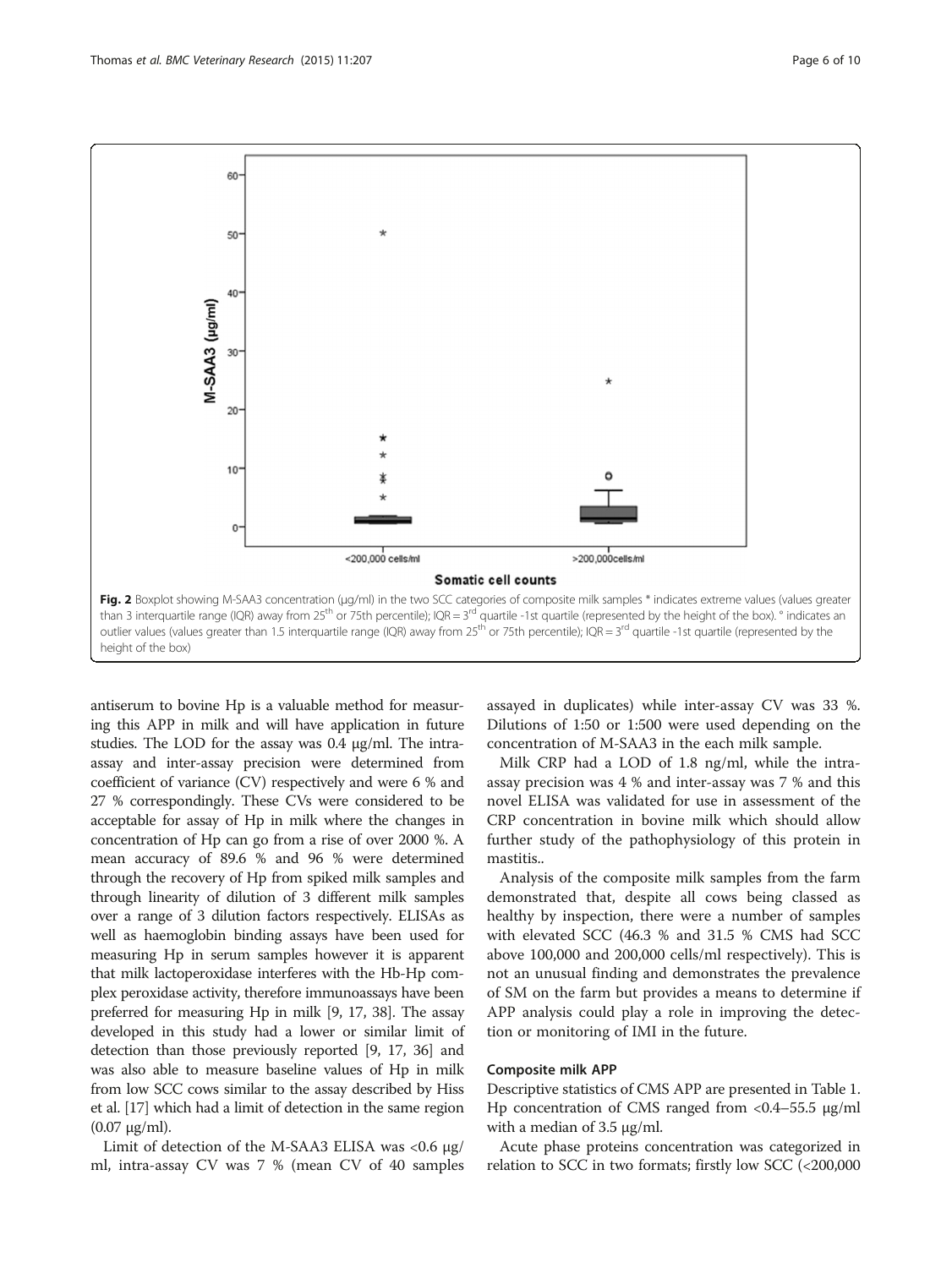

cells/ml) and high SCC (>200,000 cells/ml) to differentiate possible counts for CM from other cases (although all cows in the farm were clinically healthy). A value of 200,000 cells/ml has been suggested as a cut off point for separating healthy from mastitis affected milk [\[44](#page-9-0)]. Secondly, APP were also categorized to differentiate healthy from SM and CM with range of SCC <100,000 cells/ml (healthy), 101,000–200,000 cells/ml (SM) and >200,000 cells/ml (CM) as previously suggested [\[42, 43](#page-9-0), [45\]](#page-9-0). Cut off values for SCC for use in diagnosis of mastitis has been a subject of debate [\[41\]](#page-9-0) as it varies with different localities and type of milk samples (quarter, composite or bulk tank) [[42](#page-9-0), [46](#page-9-0)–[48](#page-9-0)].

Significant differences were observed in the Hp concentrations of the SCC high (>200,000 cells/ml) and low  $(\leq 200,000 \text{ cells/ml})$  categories  $(P = 0.001)$ , Fig. [1](#page-4-0) shows box and whiskers plots of Hp in the two SCC categories. There were no significant differences in the M-SAA3 and CRP values of milk from high (>200,000 cells/ml) or low (≤200,000 cells/ml) SCC groups (box plots shown in Figs. [2](#page-5-0) and 3 respectively). In this study, we used these SCC values as cut off value for discriminating a high from low SCC in composite milk. No significant variations in the APP of the second set of SCC categories healthy (≤100,000 cells/ml), SM (101,000–200,000 cells/ ml) and CM (>200,000 cells/ml) was observed, descriptive statistics of each APP in these categories are given in Table [2](#page-7-0). This may be due to the small number of samples per group following this categorisation. The lack of statistical significance between the groups based on SCC cut off values in M-SAA3 and CRP and with the second set of SCC categories may be due to elevated concentration of the APP in the 'healthy' group which are selected on the basis of SCC result. It is possible that the APP are more sensitive to IMI than SCC which results in elevation of the APP when SCC is not affected. Raised levels of the APP indicate that there is an on-going cytokine mediated inflammatory response and may in practise give a more sensitive indication to the presence of mastitis than the currently used SCC test and it may be that combining results from all 3 APP would provide more diagnostic information.

Stata® statistical package was used to calculate reference values for Hp, M-SAA3 and CRP in relation to high and low SCC categories (>200,000 and <200,000 cells/ml). The area under curve (AUC) of the receiver operator curve (ROC) for M-SAA3 and CRP were not adequately sensitive and specific, but for Hp optimal cut off was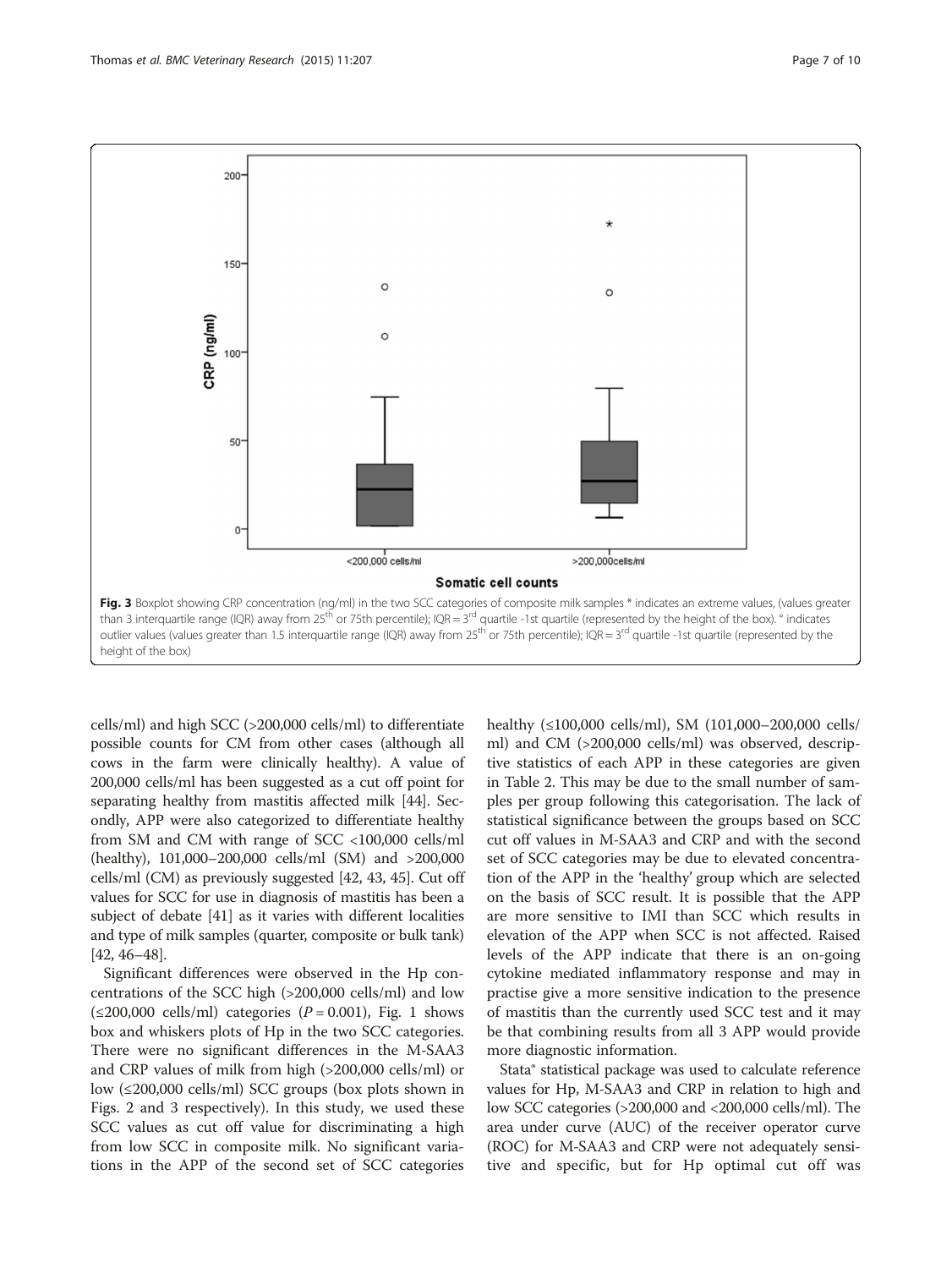| Somatic cell counts (cells/ml)         | Hp (µq/ml) |                 |        | $M-SAA3$ ( $\mu q/ml$ ) |        | CRP (ng/ml)      |  |
|----------------------------------------|------------|-----------------|--------|-------------------------|--------|------------------|--|
|                                        | Median     | Range           | Median | Range                   | Median | Range            |  |
| Healthy (<100 000 cells/ml); $n = 29$  | 2.96       | $< 0.4 - 13.74$ | 0.6    | $< 0.6 - 50.13$         | 22.40  | $< 1.8 - 136.72$ |  |
| SM (101 000-200 000 cells/ml); $n = 8$ | 4.02       | $< 0.4 - 5.28$  | 0.6    | <0.6                    | 30.63  | $< 1.8 - 108.84$ |  |
| CM (>200 000 cells/ml); $n = 17$       | 6.40       | 208-5546        | 0.6    | $< 0.6 - 24.81$         | 27.12  | 6.44-172.46      |  |

<span id="page-7-0"></span>Table 2 The descriptive statistics of Hp, M-SAA3 and CRP for healthy, SM and CM range of SCC in composite milk samples

determined to be 7.9  $\mu$ g/ml (AUC = 0.78, odds ratio = 1.3) with an average specificity of 94.6 % but a poor sensitivity average of 52.9 %.

To obtain reference values that differentiate healthy from SM samples of CMS based on SCC values >100,000 cells/ml, a ROC analysis was performed giving an AUC of 0.75 was obtained for Hp with cut off value of 3.5 μg/ml (sensitivity of 74 % and specificity of 69.44 %). The values found here were in the same order as those of Hiss et al. [[17](#page-9-0)], Safi et al. [[49\]](#page-9-0) Åkerstedt et al. [\[3](#page-8-0)].

Significant correlations were found between Hp and SCC ( $P < 0.01$ ), Hp and parity ( $P < 0.05$ ) and SCC and parity ( $P < 0.05$ ). M-SAA3 was not significantly correlated to Hp ( $P = 0.406$ ), SCC ( $P = 0.129$ ) or parity ( $P = 0.293$ ) in composite milk samples. C-reactive protein was also not correlated to Hp, M-SAA3 or SCC. However, we found CRP to be significantly correlated to the % fat and % protein  $(P = 0.002$  and 0.001 respectively).

The correlation of Hp to SCC is expected as milk Hp has been shown to originate at least in part from somatic cells such as neutrophils [[17, 19](#page-9-0), [20\]](#page-9-0) whereas M-SAA3 was shown to be synthesized in the mammary epithelial cells [[49\]](#page-9-0) and this fact may explain where M-SAA3 was not seen to correlate with SCC considering their different origins.

#### Quarter milk sample Hp

Haptoglobin from individual QMS from cows in the herd were not normally distributed with a higher percentage of samples falling within the low Hp category, Hp concentration in QMS ranged from <0.4–420 μg/ml with a median of 3.6 μg/ml, shown in Fig. 4. The higher maximum concentration of quarter milk samples than the composite samples highlights the effect of dilution by milk of noninfected quarters on infected quarters' parameters which has been reported by several authors for example for SCC by Åkerstedt et al. [\[3\]](#page-8-0). It would therefore be in the interest of greater accuracy of detecting IMI and infected quarters to use quarter-milk samples for assay of APP.

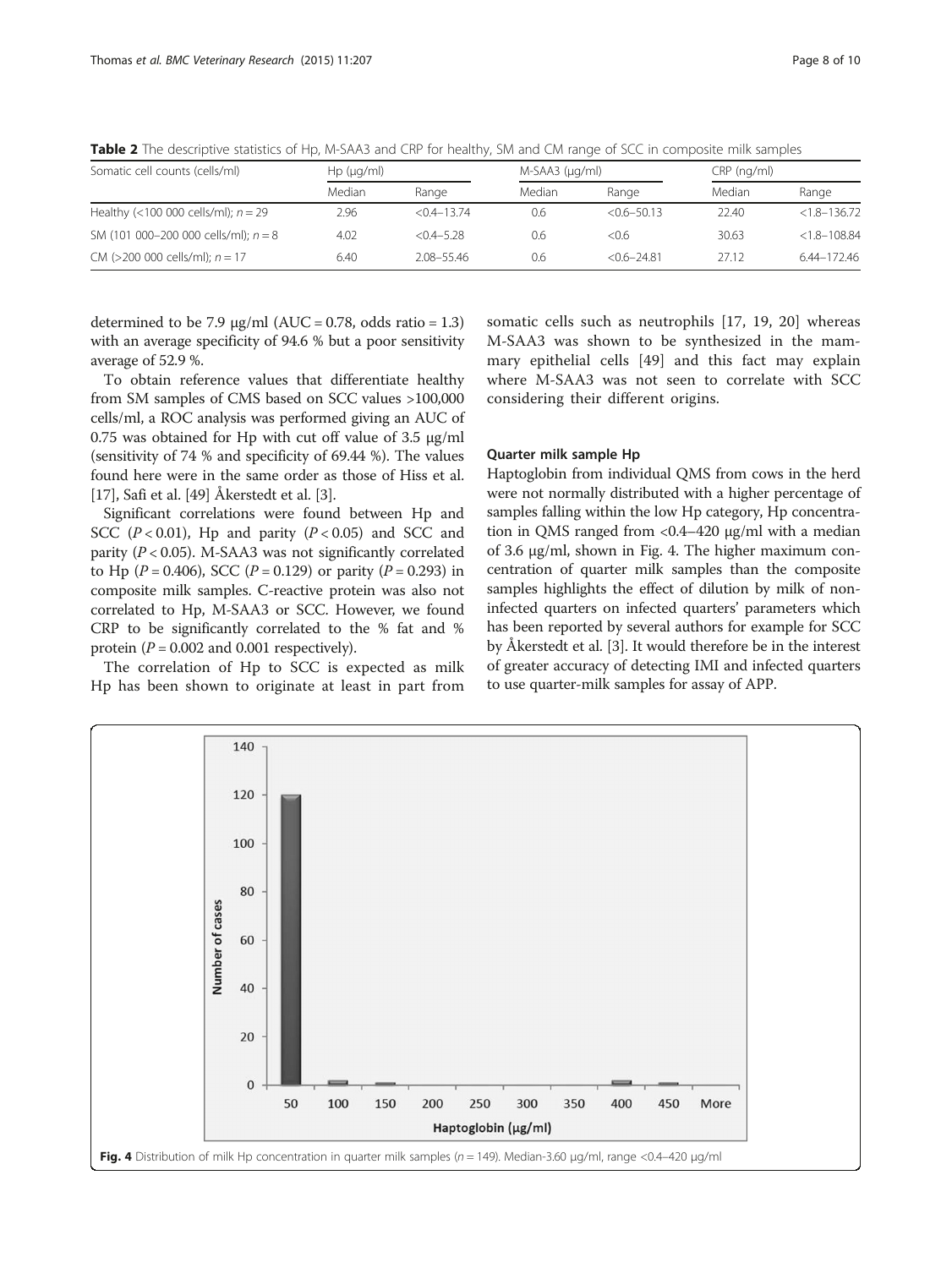<span id="page-8-0"></span>Quarter milk SCC have been recognized to provide additional sensitivity in detecting mastitis glands [\[42](#page-9-0)], in this study however, only the CMS SCC were recorded, therefore QMS Hp could not be compared with SCC.

#### Milk acute phase protein and udder health

The potential for use of APP in milk as markers of mastitis has been suggested since they were first described in milk [9] but in order to become recognised as an effective biomarker of this economically important condition it is necessary to establish the criteria for use. This investigation has been on a small scale and on only one farm and is therefore limited but it provides sufficient information to suggest that larger scale trials are warranted. Here it has been shown that Hp is the APP that provides the closest results to SCC with a significant correlation between their results. It is notable that the other APP tested here, M-SAA3 and CRP did not correlate with Hp or SCC or between themselves. Future investigation should examine the cause of the lack of correlation; however as potential biomarkers it may be that the 3 APP are responding to differing stages of mastitis or to differing pathogens and optimal diagnostic value could be obtained by measuring all APP in a multiplexed assay approach. This could even define the stage or pathogen and therapy could be tailored appropriately. Indeed the ultimate use of APP testing could be in automated milking systems where immunoassay based systems for APP quantification could be developed. It is vital therefore that the knowledge base on APP levels in dairy cows is more complete in order to allow full use of their undoubted potential as biomarkers of mastitis.

## Conclusions

In this study a median basal concentration of 3.08 μg/ml, 0.96 μg/ml and 22.4 ng/ml of Hp, M-SAA3 and CRP respectively, were found in CMS from cows free from SM (as defined by low SCC levels of <200,000 cells/ml) and CM (absence of clinical signs) on a small scale commercial dairy. Generally, QMS Hp had higher range than CMS presumably due to dilution effect on CMS.

It would be advantageous to further determine the basal profile of APP in other commercial dairy farms and compare with the findings of this study in order to define reference ranges for mid-lactation or periparturient cows' milk. This can then be used in influencing the diagnosis of mastitis based on the assay of Hp, M-SAA3 or CRP. In addition, because immunoassays are utilized for measuring APP, the possibility for adopting such tests for use as rapid on-line farm tests exists and can offer advantage in sensitivity, ease of use and timeliness of obtaining results.

#### Abbreviations

APP: Acute phase proteins; APR: Acute phase response; CM: Clinical mastitis; CMT: California mastitis test; CMS: Composite milk samples; CRP: C-reactive

protein; CV: Coefficient of variation; DIM: Days in milk; EC: Electrical conductivity; IMI: Intramammary infection; IRT: Infra-red thermography; ELISA: Enzyme linked immunosorbent assay; Hp: Haptoglobin; Hb: Haemoglobin; HRP: Horse radish peroxidase; IMI: Intramammary infection/inflammation; LOD: Limit of detection; M-SAA3: Mammary associated serum amyloid A3; NAGase: N-acetyl-β-D-glucosaminidase; NMR: National milk records; QC: Quality control; QMS: Quarter milk samples; Rpm: Revolutions per minute; SAA: Serum amyloid A; SCC: Somatic cell counts; SM: Subclinical mastitis; SPSS: Statistical package for social sciences; TMB: Tetra methyl benzidine; TMR: Total mixed ration; x: Times.

#### Competing interest

The authors declare that they have no competing interests.

#### Authors' contribution

F.C T; Experimental procedures and write up, M. W; Experimental Procedures, P H; Review, TP; Statistical analyses, H. H; Review, P.D E; Research idea, Review, Corresponding author. All authors read and approved the final manuscript.

#### Acknowledgements

The help of Mr Ian Cordner and the Cochno Dairy management during the sample collection is acknowledged. PhD studentship funding from Federal University of Agriculture Abeokuta/Tetfund is also acknowledged.

#### Author details

<sup>1</sup>Institute of Biodiversity, Animal Health and Comparative Medicine, College of Veterinary Medical and Life Sciences, University of Glasgow, Bearsden Rd, Glasgow G61 1QH, UK. <sup>2</sup>Institute of Infection Immunity and Inflammation College of Veterinary Medical and Life Sciences, University of Glasgow, University Avenue, Glasgow G12 8QQ, UK. <sup>3</sup>School of Veterinary Medicine University of Glasgow, Bearsden Road, Glasgow G61 1QH, UK.

#### Received: 13 March 2015 Accepted: 6 August 2015 Published online: 15 August 2015

#### References

- 1. Hogeveen H, Huijps K, Lam T. Economic aspects of mastitis: New developments. N Z Vet J. 2011;59:16–23.
- 2. Akerstedt M, Waller KP, Larsen LB, Forsback L, Sternesjo A. Relationship between haptoglobin and serum amyloid A in milk and milk quality. Int Dairy J. 2008;18:669–74.
- 3. Akerstedt M, Waller KP, Sternesjo A. Haptoglobin and serum amyloid A in relation to the somatic cell count in quarter, cow composite and bulk tank milk samples. J Dairy Res. 2007;74:198–203.
- 4. Dohoo IR, Meek AH. Somatic-Cell Counts in Bovine-Milk. Can Vet J. 1982;23:119–25.
- 5. Pyorala S. Indicators of inflammation in the diagnosis of mastitis. Vet Res. 2003;34:565–78.
- 6. Schalm O, Noorlander D. Experiments and observations leading to development of the California mastitis test. J Am Vet Med Assoc. 1957;130:199–204.
- 7. Ceciliani F, Ceron JJ, Eckersall PD, Sauerwein H. Acute phase proteins in ruminants. J Proteomics. 2012;75:4207–31.
- 8. Chemonges S, Tung J-P, Fraser JF. Proteogenomics of selective susceptibility to endotoxin using circulating acute phase biomarkers and bioassay development in sheep: a review. Proteome Sci. 2014;12(1):12.
- 9. Eckersall PD, Young FJ, McComb C, Hogarth CJ, Safi S, Weber A, et al. Acute phase proteins in serum and milk from dairy cows with clinical mastitis. Vet Rec. 2001;148:35–41.
- 10. Lavery K, Way A, Killian G. Identification and immunohistochemical localization of a haptoglobin-like protein in the tissues and fluids of the bovine (Bos taurus) ovary and oviduct. Reproduction. 2003;125:837–46.
- 11. Lecchi C, Dilda F, Sartorelli P, Ceciliani F. Widespread expression of SAA and Hp RNA in bovine tissues after evaluation of suitable reference genes. Vet Immunol Immunopathol. 2012;145:556–62.
- 12. Schulze Willbrenning G, Hiss S, Theune C, Mielenz M, Schellander K, Sauerwein H. Gelatinase activities and haptoglobin concentrations in healthy and in degenerative articular cartilage of pigs. J Anim Physiol Anim Nutr. 2010;94:757–66.